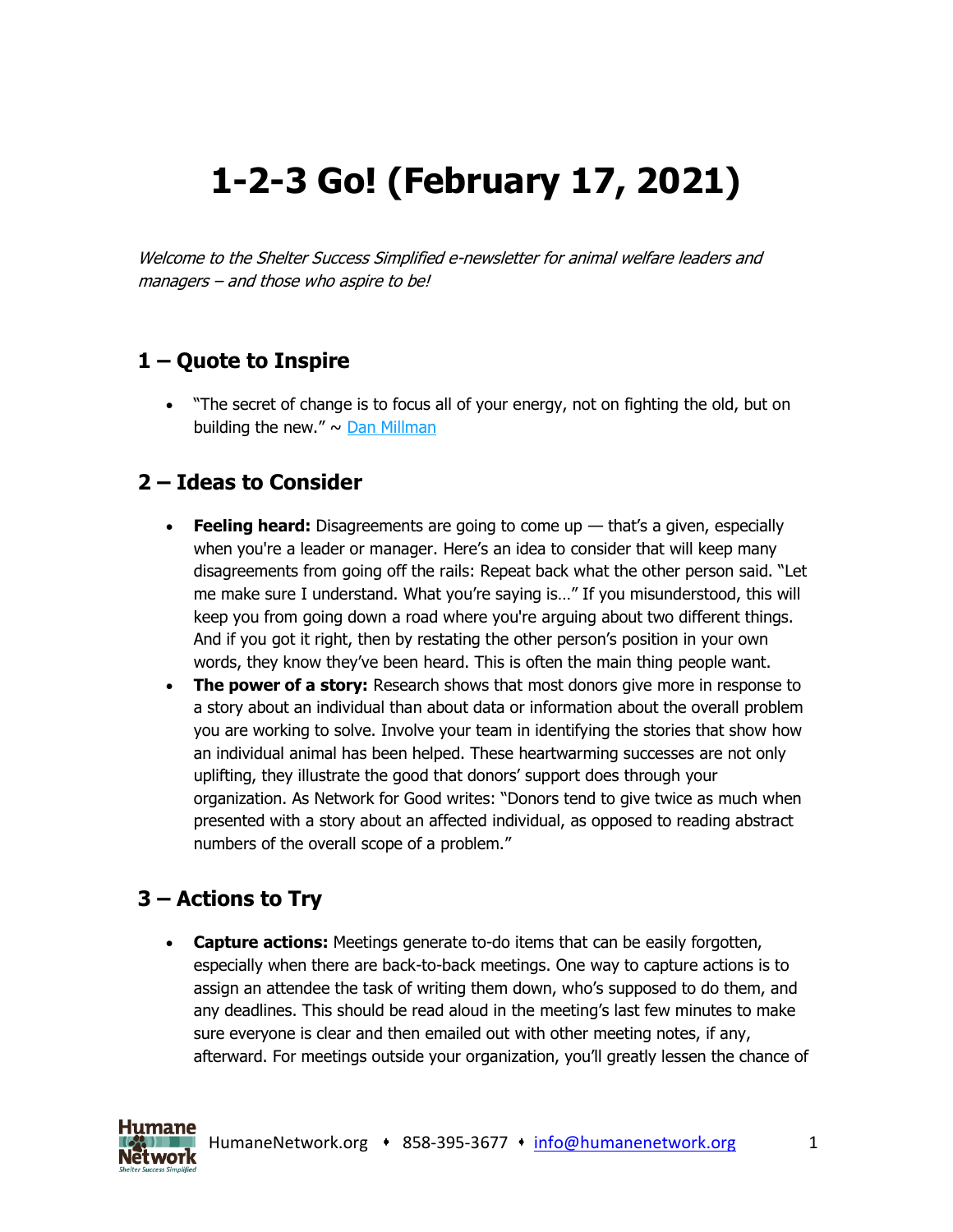forgetting items — and important details about them — if you block out 15 minutes soon after each meeting to transfer your new tasks to a place where you'll be sure to see them later. This might be in your calendar, to-do list, Trello or Asana board, or bullet journal.

- **Try brainstorming to generate more options:** When your team needs ideas or a creative solution, try brainstorming. Examples of things you could brainstorm would be clever names for a new program or campaign or new places for the cat iso room. The benefit of brainstorming is that it enables you to generate way more ideas than you typically would consider. Often even a 10-minute brainstorming session with the right people in the room and without judgment can produce many more creative ideas than you could image by yourself. Brainstorming also helps you break past the easy ideas to ones that may be more effective but less obvious.
- **Try polling that's up, sideways & down:** Meetings especially board meetings can get bogged down by many discussions that aren't necessary because people essentially agree. Next time you've got a proposal to decide on, try a straw poll to gauge where everyone stands using this method: thumb up means you're fully on board, thumb sideways means it may not be your personal favorite but you'll support it, and thumb down means you have concerns or questions and so want more discussion. You'll be surprised how many proposals can be approved with a single survey like this.

#### **Grant alert!**

As part of Petco Foundation's priority to reunite lost pets with their families, they are offering two \$50,000 grant awards and six for \$25,000 that will be given to organizations enrolled in Finding Rover by March 1, 2021. Sign up here: [petcofoundation.org/findingrover.](https://www.humanenetwork.org/so/17NUjz2IO/c?w=4zcdlAOSZSm1X8E0QnMFAB-o5S-2fXFrK8oryzirfOQ.eyJ1IjoiaHR0cHM6Ly93d3cucGV0Y29mb3VuZGF0aW9uLm9yZy9mb3ItcGFydG5lcnMvZmluZGluZy1yb3Zlci1wYXJ0bmVyLWFwcGxpY2F0aW9uLyIsInIiOiI3OTkxNTMyYi05ZTI2LTQ3ODEtNDc2Ny0zYzhhYmFkNDAwYzUiLCJtIjoibWFpbCIsImMiOiI1YmQxOTM5OC1hOTVjLTQwMDItOGM2NS0xYjZlZTM1ZjRmMzIifQ)

#### **Check out these new episodes of the Shelter Success Simplified podcast:**

- **How to successfully engage your community through virtual events** with Elkie Wills of San Diego Humane Society on [Episode 32.](https://www.humanenetwork.org/so/17NUjz2IO/c?w=eJ_Io-qSwUsaYdwoL5I16AqsezOpSXymOA34IHug0Ak.eyJ1IjoiaHR0cHM6Ly93d3cuaHVtYW5lbmV0d29yay5vcmcvZXAzMi1lbGtpZS13aWxscyIsInIiOiI3OTkxNTMyYi05ZTI2LTQ3ODEtNDc2Ny0zYzhhYmFkNDAwYzUiLCJtIjoibWFpbCIsImMiOiI1YmQxOTM5OC1hOTVjLTQwMDItOGM2NS0xYjZlZTM1ZjRmMzIifQ)
- **When to release healthy, free-roaming cats rather than adopting them out** with Dr. Kate Hurley of the Million Cat Challenge on [Episode 31.](https://www.humanenetwork.org/so/17NUjz2IO/c?w=en5JxnZP0S_Saeeimgdbu8ElCOYgvypuLJ5x6ioahCc.eyJ1IjoiaHR0cHM6Ly93d3cuaHVtYW5lbmV0d29yay5vcmcvZXAzMS1rYXRlLWh1cmxleSIsInIiOiI3OTkxNTMyYi05ZTI2LTQ3ODEtNDc2Ny0zYzhhYmFkNDAwYzUiLCJtIjoibWFpbCIsImMiOiI1YmQxOTM5OC1hOTVjLTQwMDItOGM2NS0xYjZlZTM1ZjRmMzIifQ)
- **How and why to expand access to veterinary care** with Rick DuCharme, founder of First Coast No More Homeless Pets, on [Episode 30.](https://www.humanenetwork.org/so/17NUjz2IO/c?w=E_dCtX2JLIm0n8GwNgvRB6NH1TbJrOJixLmDf5SCv5Y.eyJ1IjoiaHR0cHM6Ly93d3cuaHVtYW5lbmV0d29yay5vcmcvZXAzMC1yaWNrLWR1Y2hhcm1lIiwiciI6Ijc5OTE1MzJiLTllMjYtNDc4MS00NzY3LTNjOGFiYWQ0MDBjNSIsIm0iOiJtYWlsIiwiYyI6IjViZDE5Mzk4LWE5NWMtNDAwMi04YzY1LTFiNmVlMzVmNGYzMiJ9)

Listen on your favorite podcast app by searching for "Shelter Success Simplified" or on our website through the links above.

**[Got a problem you just can't solve? Contact us for a free 30](https://www.humanenetwork.org/so/17NUjz2IO/c?w=D33I9sK1BDZrzu78xmC6Ou94_g-Ru-exY_nEhTi2RpU.eyJ1IjoibWFpbHRvOmluZm9AaHVtYW5lbmV0d29yay5vcmc_c3ViamVjdD1GcmVlJTIwMzAtbWludXRlJTIwY29uc3VsdGF0aW9uIiwiciI6Ijc5OTE1MzJiLTllMjYtNDc4MS00NzY3LTNjOGFiYWQ0MDBjNSIsIm0iOiJtYWlsIiwiYyI6IjViZDE5Mzk4LWE5NWMtNDAwMi04YzY1LTFiNmVlMzVmNGYzMiJ9)-minute consultation – what have [you got to lose?](https://www.humanenetwork.org/so/17NUjz2IO/c?w=D33I9sK1BDZrzu78xmC6Ou94_g-Ru-exY_nEhTi2RpU.eyJ1IjoibWFpbHRvOmluZm9AaHVtYW5lbmV0d29yay5vcmc_c3ViamVjdD1GcmVlJTIwMzAtbWludXRlJTIwY29uc3VsdGF0aW9uIiwiciI6Ijc5OTE1MzJiLTllMjYtNDc4MS00NzY3LTNjOGFiYWQ0MDBjNSIsIm0iOiJtYWlsIiwiYyI6IjViZDE5Mzk4LWE5NWMtNDAwMi04YzY1LTFiNmVlMzVmNGYzMiJ9)** We help shelters and rescue groups with fundraising, job and